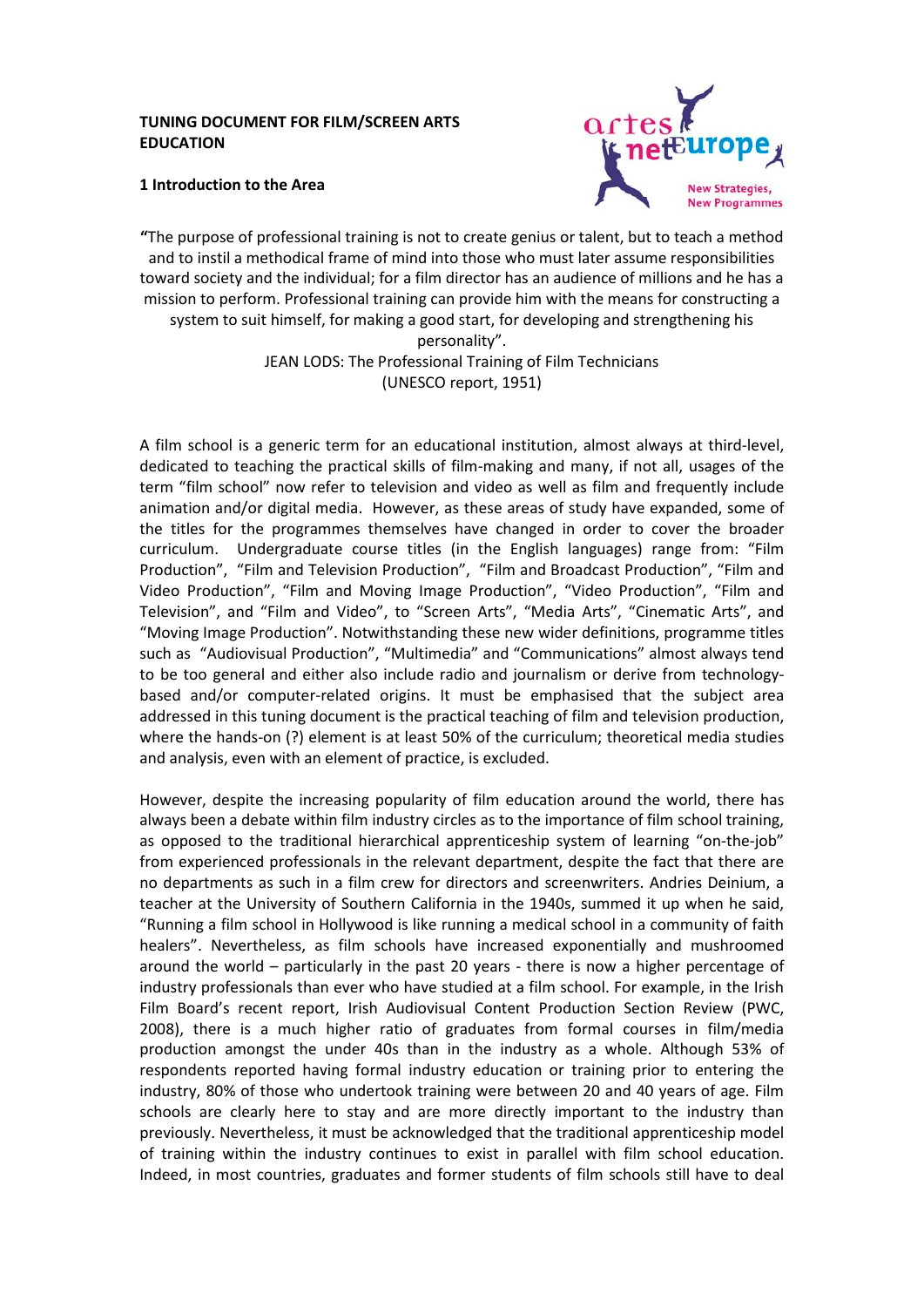with this traditional system when they enter the industry, particularly in technical grades, although they are often able to climb the ladder from a higher rung, or receive automatic trade union membership which confers automatic status, for instance at the (UK) National Film and Television School. Of course, the hierarchical model does not apply in the same way for the roles of director, producer, and screenwriter. Nevertheless, film schools firmly believe that their curricula, which are wider than the technological equipment training in one specialisation (e.g. cinematography or editing) and also, virtually without exception, include an element of film history and cultural contextualisation, give a more rounded, beneficial introduction to a career in film-making.

The first film school in the world was VGIK, which was founded just over 90 years ago in 1919. A number of major international film schools are state-funded but generally selfstanding, that is, independent from other third-level universities, institutes and colleges. Film schools in this category include those in countries formerly part of the Soviet bloc, such as FAMU (Prague), an integral part of the Academy of Performing Arts (founded 1946), which also trains musicians and theatre artists; PWSFT, the (Polish) National Higher School of Film, Television and Theatre in Lódz, founded in 1948; and Szinház – es Filmüvészeti Egyetem, the (Hungarian) University of Drama, Film and Television in Budapest, founded in 1947. These film schools were designed for state-funded film industries, where graduates who completed their courses were guaranteed employment for life. Elsewhere, other national (and usually independent) film schools, which tend to have a relatively small number of students, include: the Nederlandse Film en Televisie Academie (the Netherlands Film and Television Academy) in Amsterdam, which was founded in 1958, and has about 285 students; Den Danske Filmskole (the National Film School of Denmark), which was founded in 1966, and has approximately 100 students; the (UK) National Film and Television School (NFTS), which opened in 1971, and has 160 full-time students; and Den Norske Filmskolen (the Norwegian Film School), which opened in 1998, and has about 84 students. National film schools are not only situated in Europe: the Australian Film, Television and Radio School (AFTRS), founded in 1973, is a world-class film school, as is the Beijing Film Academy, established in 1950, with reportedly 100,000 annual applicants for 400-500 places – although this does include actors!

However, many film schools can be found within art colleges, universities, and institutes of technology. These would include the leading examples in the USA, such as UCLA, NYU, and the University of Southern California. In Europe, Aalto University in Helsinki (Finland); the University of Ljubljana (Slovenia); the University of Westminster (UK); and the Institute of Art, Design & Technology (Ireland) have film schools which are faculties, schools, or departments within the overall institution in which they are based. Nevertheless, it must be acknowledged that film programmes do not always reside in film schools: a number of highly respected courses are situated within university faculties of arts, humanities or theatre; schools of media or design in art colleges; or are offered by conservatoires of music and drama.

The representative body for film schools is CILECT (Centre International de Liaison des Écoles de Cinéma et de Télévision), the International Association of Film and Television Schools, and there is no world-class film school that is not a full member. CILECT was founded in Cannes in 1955 with the intention of stimulating a dialogue among film schools in the deeply divided world of those times with a membership drawn from eight countries. By the year 2010 CILECT has grown to include 148 institutions from 58 countries on five continents. Its goals are to provide a means for the exchange of ideas among member schools, and to help them understand the future of education for creative personnel in film, television, and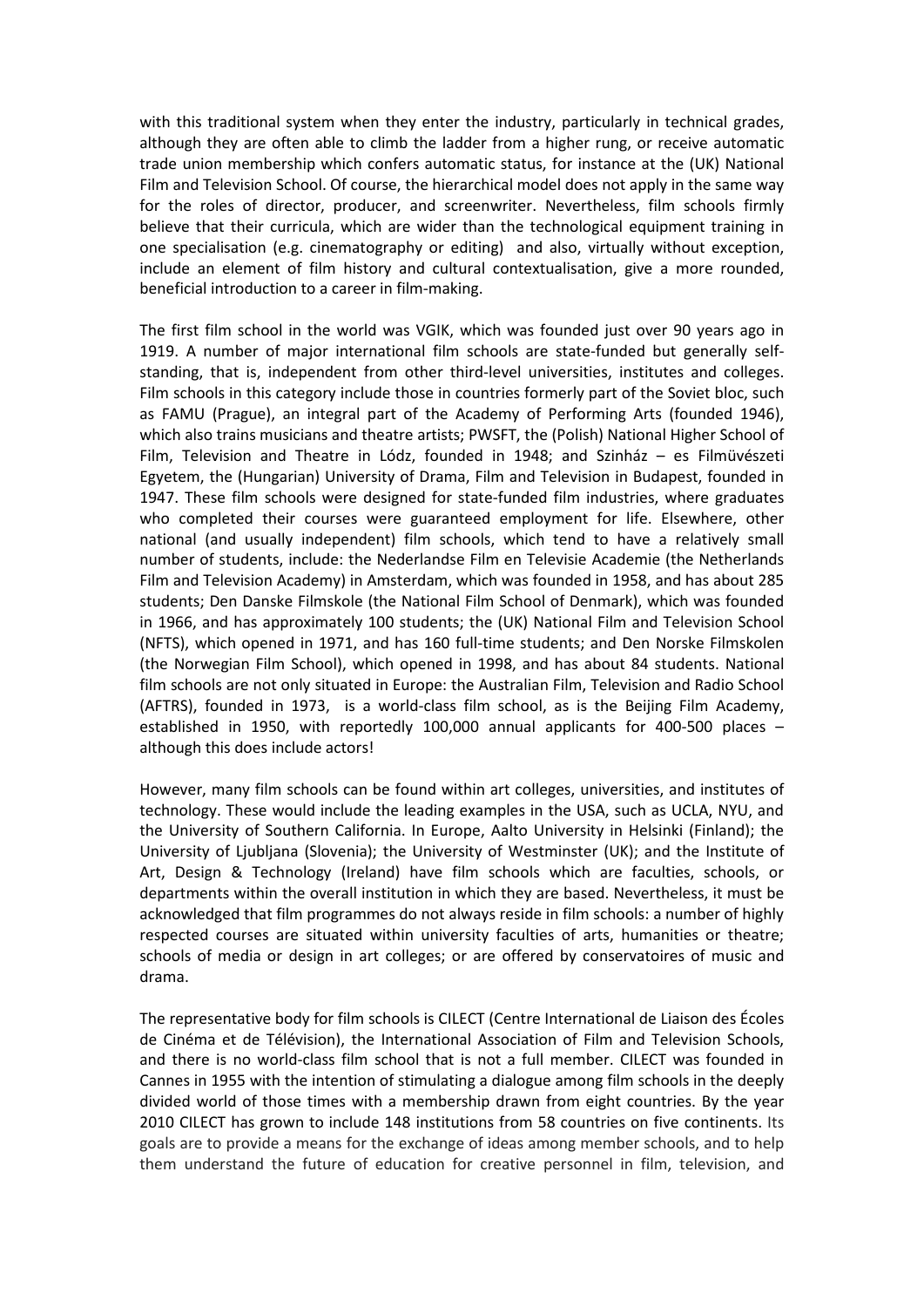related media. It is dedicated to the creation, development and maintenance of regional and international co-operation among its member schools, and to the encouragement of film and television training in the developing world.

The core values inherent in the discipline are creative storytelling and the development of the visual imagination, whatever technology is used. The use and meaning of images and sound are taught whether the style or genre of the content is highly commercial in intent or experimental in form, or any shade of grey in between. Some graduates become highly specialised technicians, whilst others become more creative artists.

Broadly, the field of study covers practical work in the three areas of pre-production, production and post-production; these include: screenwriting, directing, producing, script editing, scheduling, budgeting, cinematography, sound recording, art direction/production design, costume design, make-up design, production management, editing, special effects, and sound mixing. Theoretical studies, such as historical, analytical, critical, contextual and others complementary to the discipline, as well as preparation for vocational destinations, including entrepreneurial skills in the area of media, finance, distribution and exhibition across the increasing available platforms.

Over the last twenty years or so there has been a move away from primarily educating *auteurs*, that is, writer/directors. The "Triangle" system, which was promoted by CILECT from the 1990s, has been influential in broadening the scope of film education by dividing the sphere of influence between the three sides of the triangle: the Director, the Writer, and the Producer. Up until the introduction of the Triangle, there was very little training for the film producer but this has now appreciably changed. Similarly, the curriculum on many undergraduate film courses also gives more space to technical specialisms such as cinematography, editing, design, and sound.

These recent trends in the sector have meant that, apart from those that work in traditionally-crewed large-scale feature films made for the cinema, there is an increasing demand for graduates with a wider skill set and a reasonable competency in the basic specialisms, as above. This has happened at the same time that there has been a so-called "democratisation" of the media, with the advent of reasonably-priced video cameras, mobile phones with the capacity to record moving images, computer editing programmes, and platforms such as YouTube. However, this "democratisation" has been shown to be largely illusory, frequently promoted by manufacturers of digital technology or promoters of websites, who have deliberately fostered the impression that anyone can be a film-maker overnight as long as they are in possession of the equipment. Nevertheless, the advantage of developing more overall technical skills, at the expenses of training only writer/directors, has been beneficial as far as broadening employment opportunities on graduation. It has also meant that film schools have introduced portfolios of related/overlapping postgraduate programmes, which allow deeper/more advanced study in specific subjects/areas. Examples include: MAs in Fiction Directing, Documentary Directing, Screenwriting, Producing, Production Design, and Editing.

In the larger field of film education, however, it is regrettable that schools at secondary level do not involve themselves sufficiently in the study of media, although there has been some progress in recent years. When this situation is improved, it will be of considerable benefit to providers of practical film education, to industry – and ultimately society. Media literacy is a means of understanding the influence of the mass media, and the impact of rapidly evolving technology on our daily lives. It is also concerned with helping young people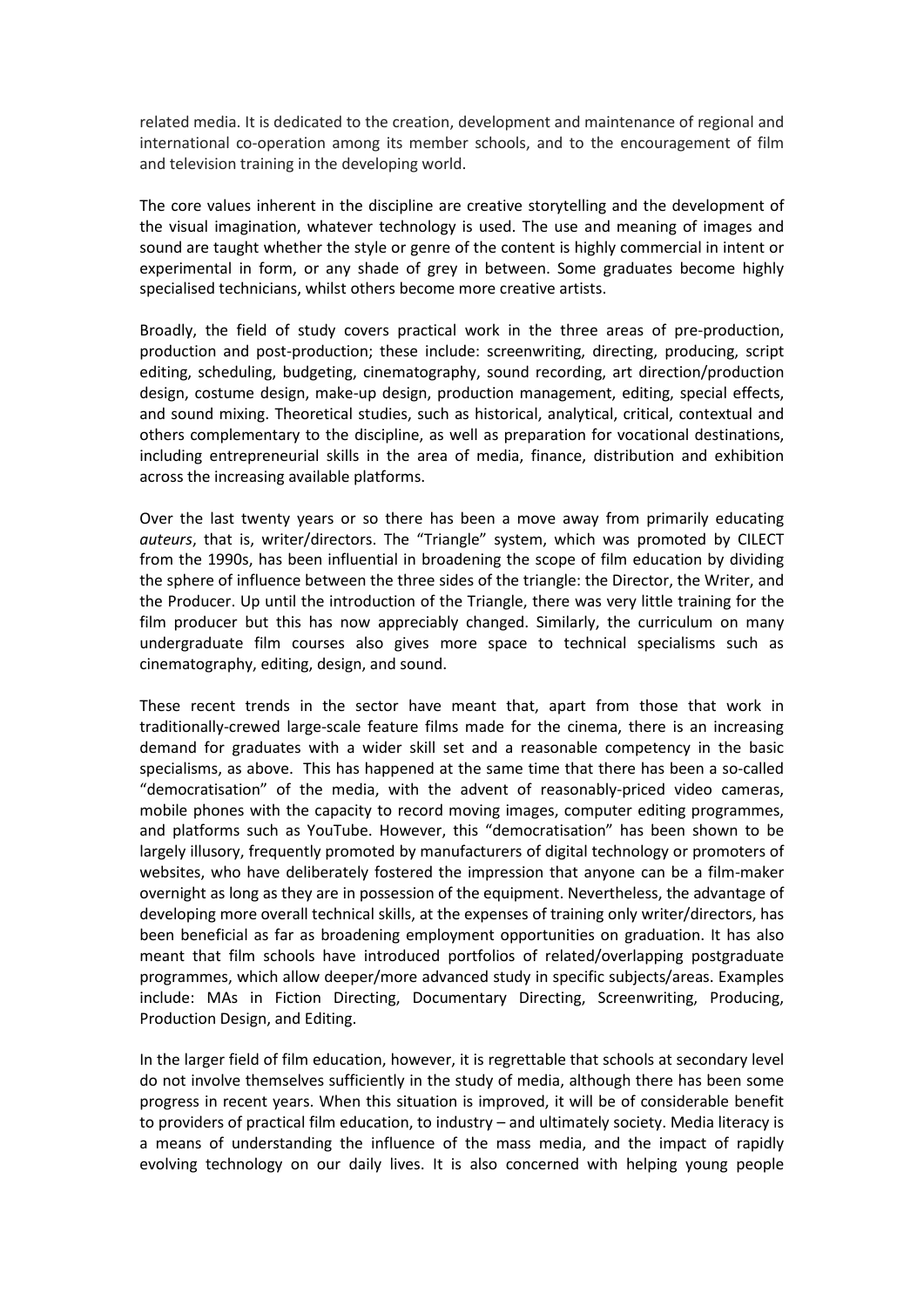develop an informed and critical understanding and enjoyment of how the media work, how they produce meaning, how they are organised and how they construct reality. Whether the study of film, television and other media encourages students to further get involved with these subjects and art forms or not, media literacy is a valuable and necessary life skill.

The European film tradition is a rich and diverse one, which is reflected in its film courses, certainly when compared to the USA, which overall is more attuned to the homogeneous commercial cinema of Hollywood. Although, as discussed above, European film schools and film courses are now more likely than previously to take into account the imperatives of the "industry", the education that is provided across our continent happily is very far from being monolithic and continues to reflect the cultural mosaic that numbers the Lumières, Méliès, Eisenstein, Dreyer, Vertov, Bresson, Buñuel, Fellini, Bergman, Tarkovsky, Wajda, Godard, Fassbinder, Angelopolous, Marker, Wenders, Kieslowski, Loach, Almodóvar, and Haneke amongst its great artists.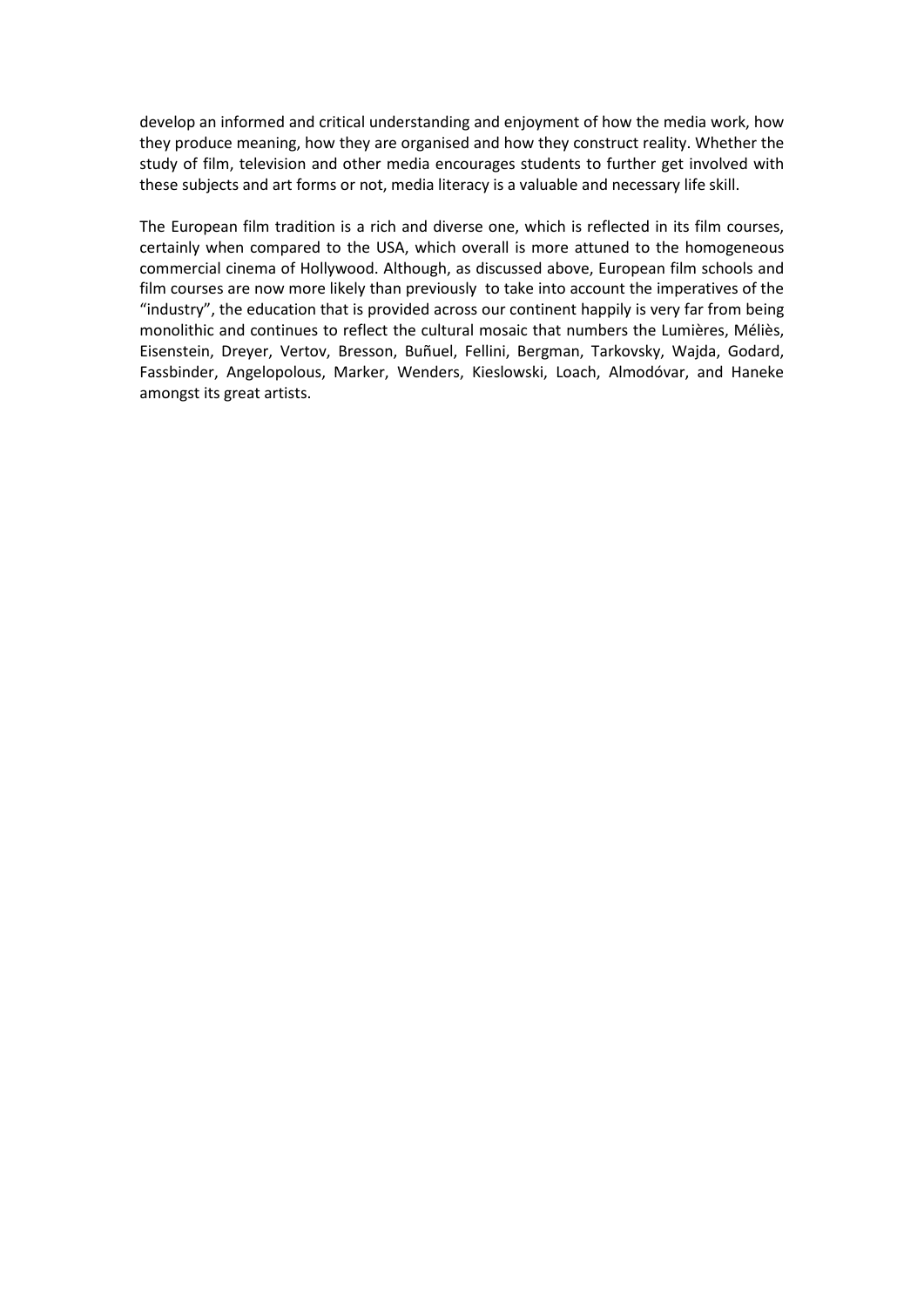## **2. Degree profiles**

## **1st Cycle**

BA in Film and TV Production. This is sometimes called Media Production but can also be called BA in Communication Design. Typical elements include: practical film production, history and theory of the discipline, professional practice, production management/producing, research and participation in student and public film festival. There is some level of specialisation in certain degrees but in post communist countries specialisation starts immediately in the 1st cycle.

# **2nd Cycle**

In the  $2^{nd}$  cycle students specialise in particular areas of production, screenwriting, cinematography, sound recording, post production and documentary, fiction, animation and production design. Often in this cycle students come from other disciplines like anthropology, music, journalism, business and the degree has many features of a conversion programme. 2<sup>nd</sup> cycle graduates can come from another background but are eligible to enter into professional practice Students often take the  $2^{nd}$  cycle to acquire another specialisation/orientation (e.g. go from editing to directing).

Typical elements of the 2<sup>nd</sup> cycle include extended self initiated projects and productions, theory of storytelling and narrative and in some cases, a dissertation and a public screening in public film festivals. Advanced self analysis and critical thinking and a more theoretical focus are features of  $2^{nd}$  cycle degrees.

However, the International Masters degree offered in Central and Eastern Europe is a production degree. Typically 2<sup>nd</sup> cycle degrees have greater industry involvement.

## **3rd Cycle**

There are no PhD programmes in Film Production in Europe.

## **Typical Occupations**

*1st Cycle:* Graduates are equipped to enter some level of professional practice, usually entry level in production and post production companies and television companies. Graduates are also eligible for union membership.

2<sup>nd</sup> Cycle: Graduates are equipped to enter professional practice. 2<sup>nd</sup> Cycle programmes are more focused on self development and  $2<sup>nd</sup>$  cycle graduates can come from another academic background but can also enter into professional practice. Students often take the  $2^{nd}$  cycle to acquire another specialisation/orientation - go from editing to directing.

*3rd Cycle*: 3rd Cycle studies are usually in the area of Film Studies and usually for an academic career.

## *Role of Subject Area in other Degree Programmes*

Film production can be a major in a design degree and can also be a minor subject in a Film or Media Studies degree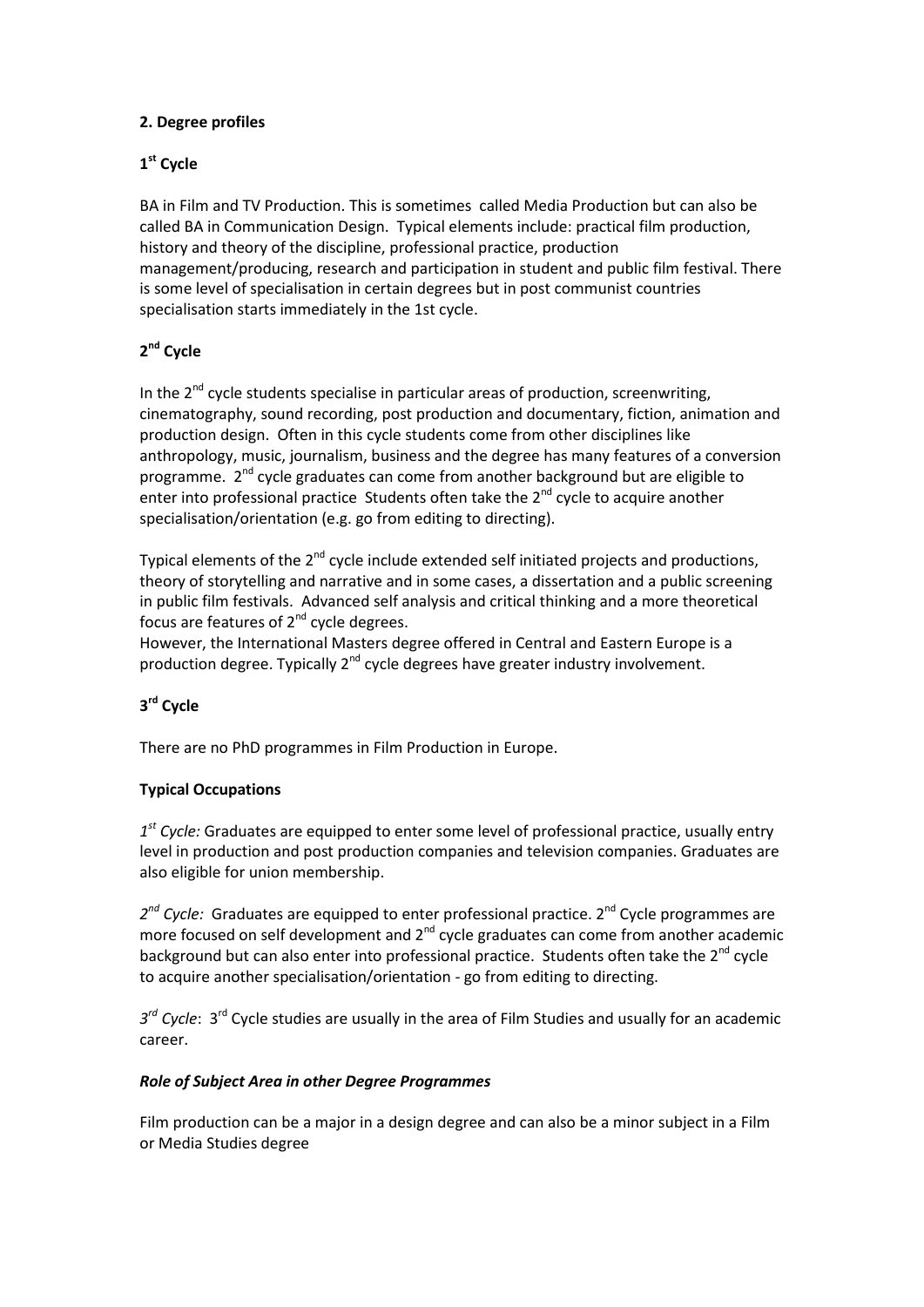#### **3. Learning Outcomes and Competences**

There are philosophical differences between film or production education. Some programmes are highly oriented towards professional education, with an emphasis on the industry, whereas other programmes are oriented towards the individual student and promotion of the artistic or experimental approaches. Tensions exist between those trained under the traditional apprenticeship system of training and those educated formally in production; however, the traditional apprenticeship system has declined as second-level education has increased the expectation of formal qualification at third and fourth level.

Practices in production education vary – there is no single standard approach. In some academies, particularly in Eastern Europe, the emphasis is on specialization in a particular department (e.g. cinematography) at undergraduate level. Other institutions adopt the policy of integrating film, television, and animation, although the balance varies. There may be some degree of specialization, but the acceptance is that the students will develop a broader skills base and will also study film history and media theory. Within the academy, a strong theoretical component is widely considered valuable in generating stories to tell and reflecting on ways of telling those stories.

#### *Aims*

- The primary aim of the educational programme is to provide a rigorous disciplined approach to theory and practice at an undergraduate level
- Develop a theoretical, critical and reflective understanding of a wide range of media forms
- Originate and develop media content, in particular documentary, drama and animation projects
- To work across diverse media formats: the still and moving image, broadcasting and the web
- To prepare learners for work in the rapidly developing media and cultural industries, in their national industry and internationally
- To enable learners to gain a working knowledge of professional standards and operational procedures
- Foster creativity and conceptual thinking

#### *Learning Outcomes*

#### Specific Competences

On completion of the first cycle programme, learners will be able to:

- Critically evaluate the theory, concepts and practice of contemporary media form and content
- Understand the history of media and the relationship between media and the culture of which it is a part
- Demonstrate understanding of the culture and histories of cinema and broadcasting and their relationship to society
- Utilise all the elements of text, image, sound and story telling and originate and develop creative content
- Work across diverse media formats: the still and moving image, broadcasting and the web
- Demonstrate proficiency in their chosen specialism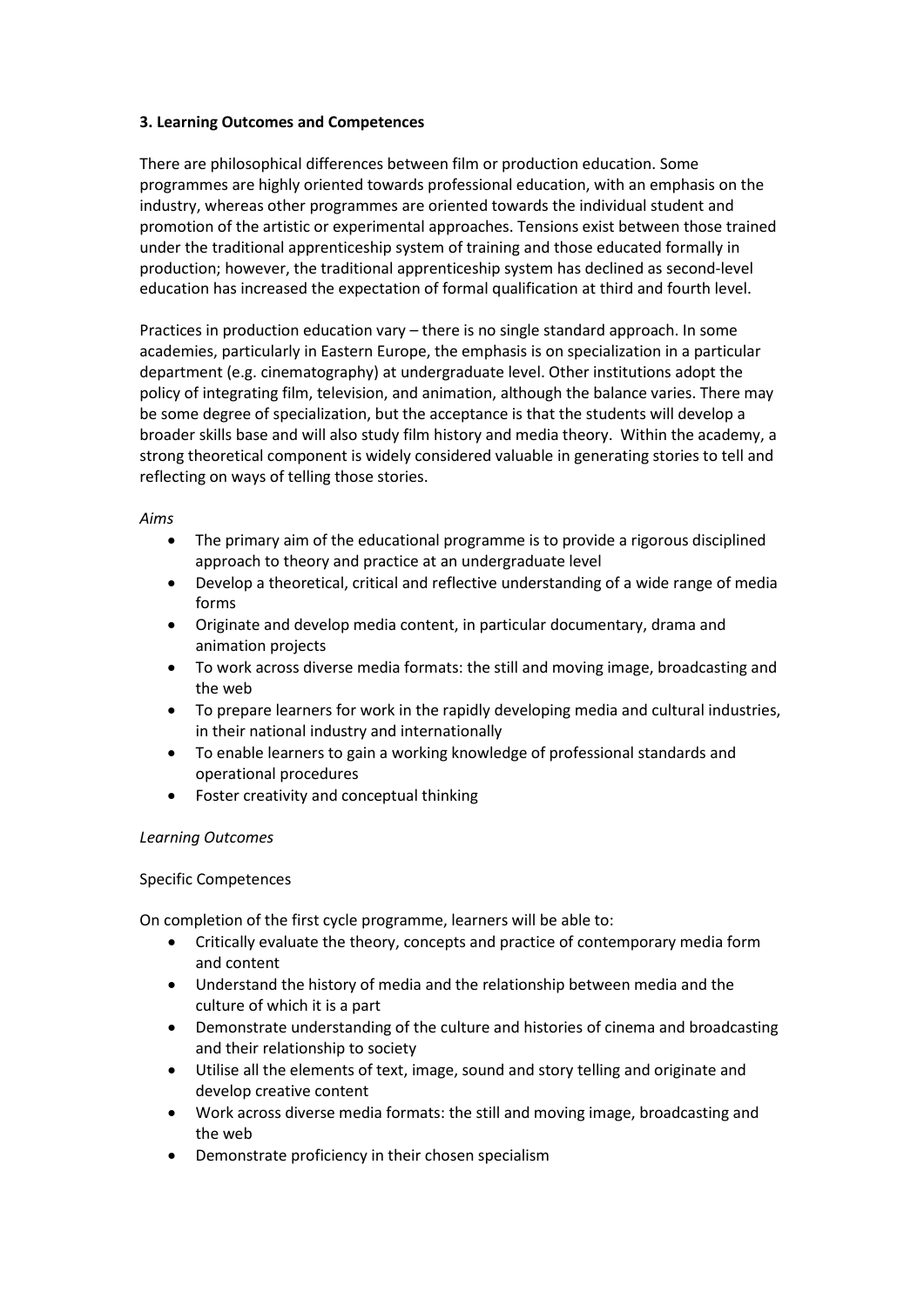- Have a working knowledge of professional standards and operational procedures and equipment in a range of related media industries
- Demonstrate knowledge of legal and ethical obligations and health & safety standards relating to production
- Must be skilled in camera, sound, editing and directing
- Develop awareness and adopt a critical, creative and innovative approach to technological advances in production - equipment/software, adaptability, flexibility, transferrable knowledge

#### Generic Competences

- Communicate effectively and responsibly and participate effectively as part of a team
- Critically analyse, reflect on and critique media communication
- Make effective utilisation of information resources and information technology and software
- Engage in problem formulation and creative resolution through analysis, synthesis and critical thinking on an individual and team basis
- Initiate projects and independent productions to a professional standard
- Initiate independent projects, identifying sources of funding and distribution
- Refer to and continue to develop a range of conceptual and transferable skills (eg. research skills)
- To have a working knowledge of the historical development of technology, aesthetics and content
- Develop awareness and adopt a critical, creative and innovative approach to technological advances in production - equipment/software, adaptability, flexibility, transferrable knowledge

In the same way that there are various approaches to production education at undergraduate level (eg. specialist versus integrated), there are three main types of second cycle programme, each with its own set of aims and learning outcomes; conversion; deep specialization; theoretical.

*Second cycle conversion programmes* are designed for students whose primary degree is in an unrelated discipline. Most candidates will not have production experience and will be expected to meet similar objectives to the first cycle production graduates as described above. In terms of their written dissertation, they are expected to undertake more original research, engage with critical theory at a deeper level and demonstrate a higher standard of analysis than a first cycle dissertation. They will also be expected to develop the requisite production skills in a much shorter time-frame.

#### *Additional Learning Outcomes at conversion second cycle*

On completion of the second cycle conversion programme, learners will be able to:

- Demonstrate all of the skills and competencies attained by a first cycle student
- Undertake original research and offer deep, critical analysis of research findings
- Quickly assimilate information and deliver media projects to a professional standard
- Demonstrate an appreciation of the business, professional, ethical, and legal issues of creating media content
- Work independently to practice and hone production skills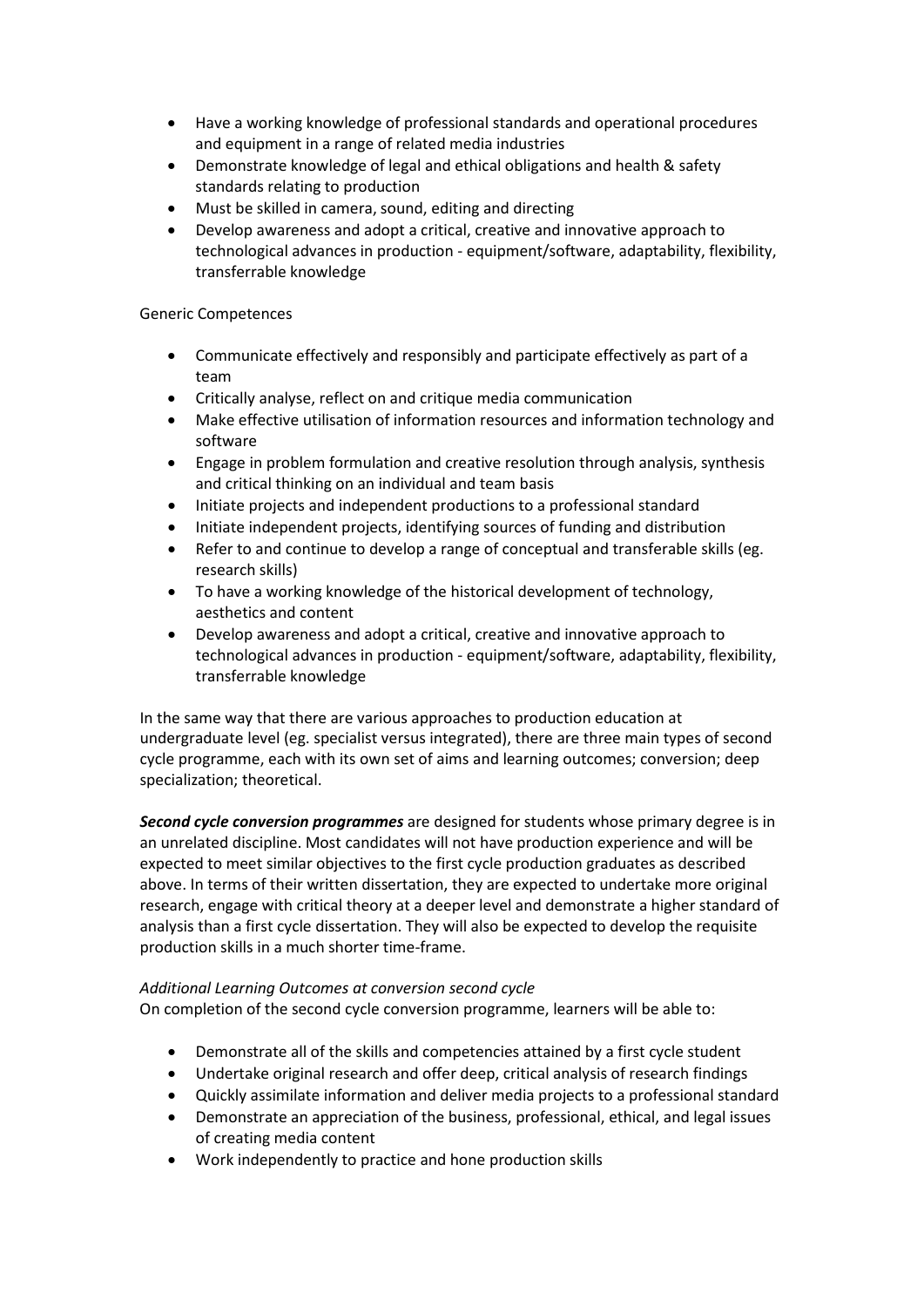- Develop keen awareness of funding opportunities and appropriate distribution channels
- Initiate and actively seek networking opportunities (eg. know which competitions to enter and festivals to attend, join appropriate professional organizations)
- Take responsibility for his/her own learning and continuing professional development
- Engage in problem-solving activities
- Develop improved transferrable skills such as teamwork, critical thinking, and rapid decision-making

*Second cycle deep specialization programmes* are designed for learners who have a primary degree in production, with general and all-around production skills. They may have majored in a particular aspect of production or a particular genre. However, at this specialized second cycle level, they are expected to build on their experience and attain extremely high levels of expert knowledge. The specific competencies are dependent on the area of specialization (i.e. a cinematographer will acquire different skills to someone working in post-production sound).

## *Additional Learning Outcomes at deep specialization second cycle*

- Take responsibility for his/her own learning
- Consistently produce an expert performance of their specialized role on multiple productions
- Have a thorough understanding of the media context in which he/she will operate
- Reflect critically on his/her own practice and integrate the learning arising into their approach to production
- Take significant responsibility for their role in initiating productions or in innovating techniques within their department
- Engage in problem-solving activities
- Develop improved transferrable skills such as teamwork, critical thinking, and rapid decision-making

*Second cycle theoretical programmes* are usually aimed at those who specialized in production at first cycle, or who have pursued other non-production disciplines. This type of programme does not include a production element: it is focussed on contextual and historical literature.

## *Additional Learning Outcomes at theoretical second cycle*

On completion of a theoretically-based second cycle programme, learners will be able to:

- Research and manage information sources effectively, using relevant literature, databases, and electronic resources
- Critically analyze individual research findings and those of others
- Write accurately and fluently in the academic context
- Confidently present and defend research findings
- Take responsibility for his/her own learning
- Have deep knowledge and demonstrate thorough understanding of cinematic/media history and culture
- Have deep knowledge and demonstrate thorough understanding of the context in which film/media is produced
- Analyze and evaluate current debates within contemporary media theory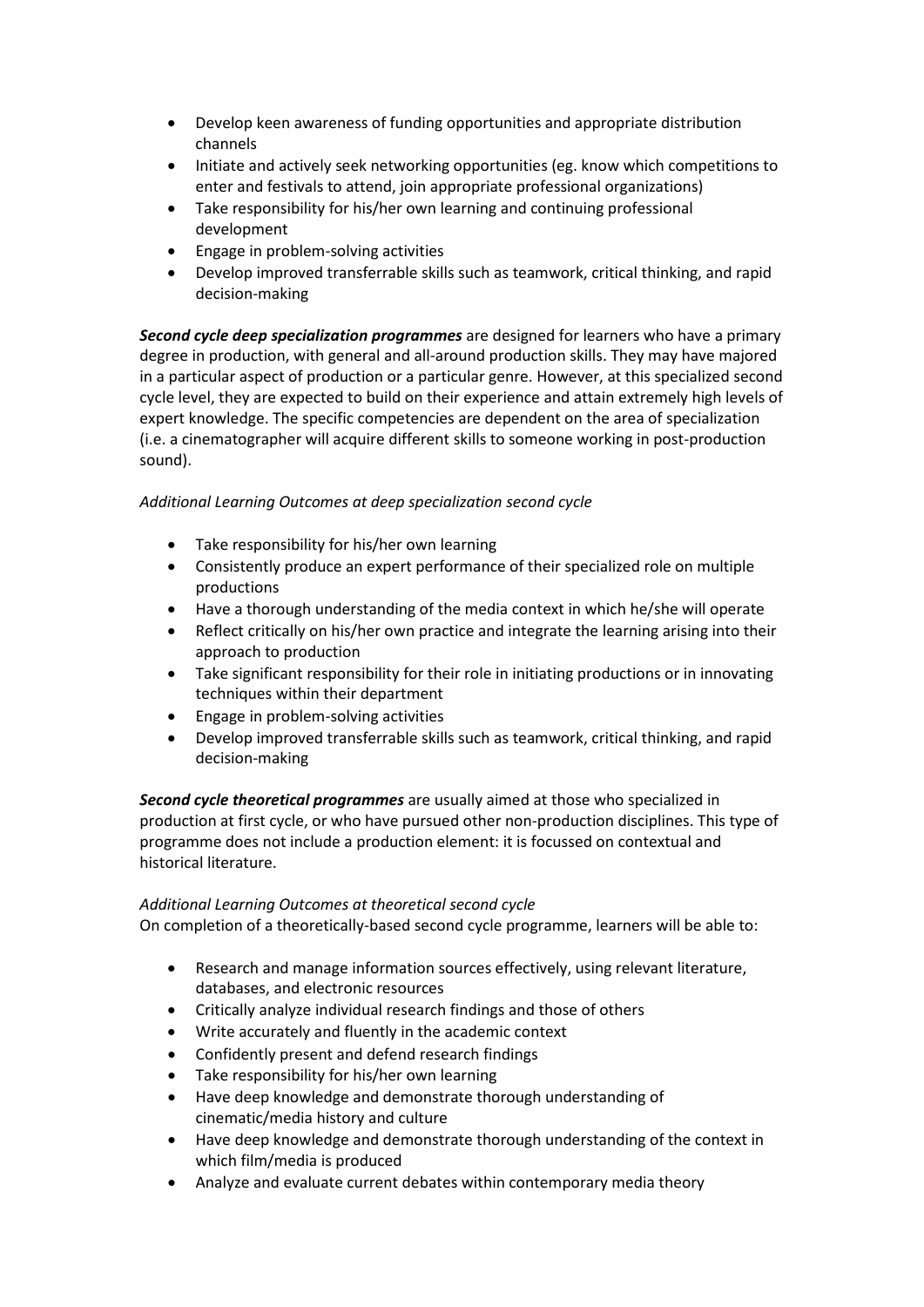#### **4. Workload and ECTS**

- 1 3 to 4 years 180 to 240 credits
- 2 1 and 2 years 60, 90 and 120 credits
- 3 3.5 years

#### **5. Assessment strategies**

The key common features of assessment in the film production education are that assessment is both continuous and summative. There is much variation based on the approach of the individual school.

#### *Individual work*

Animation is largely an individual activity in the college environment, with the animator taking complete responsibility for all aspects of film-making. In industry, animators are frequently required to work as part of a team. The animator can be assessed on both the films produced and their records of how they made their decisions.

Some institutions require students to produce a short film individually, being responsible for all roles. This may be a one-off requirement or continuously over several semesters. At foundational level (usually year one), module assessment may include the execution of basic exercises (e.g. to shoot and edit a short sequence) and some practical tests (eg. camera operation).

Some institutions require students to work as part of a crew for the majority of their college career. Resources available will sometimes determine the approach of the educational institution.

Whether students produce solo films or work in groups, there is assessment of the individual learner.

Students are not examined on finished films alone. It is the student's role and performance in that role, in the production that is assessed. The student is assessed by a team of examiners (lecturers) rather than an individual.

The film text is accompanied by a body of written work (which may include drawings and plans, photographs, spreadsheets, word-processing documents). Various institutions have different requirements, but the common theme is that the student maintains a production file, production diary/production log, and possibly, a critical reflection. This would include whatever paperwork is involved in the crew role, preparatory, shoot records (eg camera report sheet), and post-production. There may also be a requirement for a written report of the student's perception of the project, reflecting on their performance and the learning experience.

The students' accounts collectively inform the assessment team and function as some element of peer assessment, even if informally. There is variation in the levels of staff supervision of student shoots; observations made by staff on a shoot will also inform assessment of individual students.